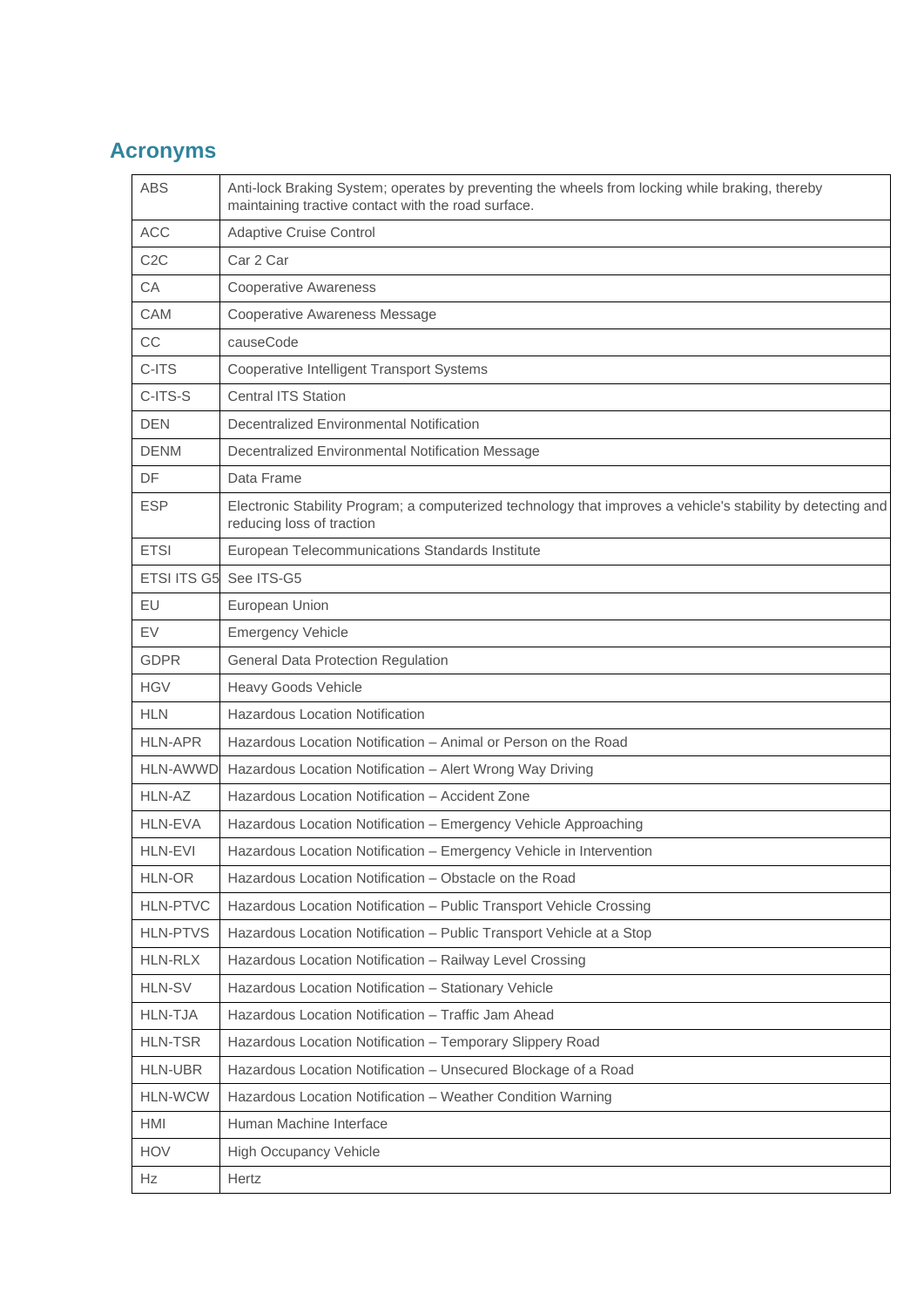| 12V             | Infrastructure to Vehicle Communication; Information exchange between infrastructure and vehicles.                                                                                                                                                                                                                                                                                                                                                                                                                                                                                                                                                                                                                                                                                                                                                                                                                                                             |
|-----------------|----------------------------------------------------------------------------------------------------------------------------------------------------------------------------------------------------------------------------------------------------------------------------------------------------------------------------------------------------------------------------------------------------------------------------------------------------------------------------------------------------------------------------------------------------------------------------------------------------------------------------------------------------------------------------------------------------------------------------------------------------------------------------------------------------------------------------------------------------------------------------------------------------------------------------------------------------------------|
| ICS             | <b>ITS Central System</b>                                                                                                                                                                                                                                                                                                                                                                                                                                                                                                                                                                                                                                                                                                                                                                                                                                                                                                                                      |
| ID              | Identifier                                                                                                                                                                                                                                                                                                                                                                                                                                                                                                                                                                                                                                                                                                                                                                                                                                                                                                                                                     |
| <b>IRS</b>      | <b>ITS Roadside System</b>                                                                                                                                                                                                                                                                                                                                                                                                                                                                                                                                                                                                                                                                                                                                                                                                                                                                                                                                     |
| <b>ISO</b>      | International Organisation for Standardization                                                                                                                                                                                                                                                                                                                                                                                                                                                                                                                                                                                                                                                                                                                                                                                                                                                                                                                 |
| <b>ITS</b>      | Intelligent Transport Systems                                                                                                                                                                                                                                                                                                                                                                                                                                                                                                                                                                                                                                                                                                                                                                                                                                                                                                                                  |
| ITS-G5          | ITS-G5 is a European standard for ad-hoc short-range communication of vehicles among each other (V2V)<br>and with Road ITS Stations (V2I). ITS-G5 refers to the approved amendment of the IEEE 802.11 (standard<br>IEEE 802.11p). This technology (possibly others) uses the 5.9 GHz frequency band to support safety- and<br>non-safety ITS applications. In this document ITS-G5 stands for IEEE802.11p/ETSI ITS-G5.<br>IEEE 802.11p is an approved amendment to the IEEE 802.11 standard to add wireless access in vehicular<br>environments (WAVE), a vehicular communication system. It defines enhancements to 802.11 (the basis of<br>products marketed as Wi-Fi) required to support Intelligent Transportation Systems (ITS) applications. This<br>includes data exchange between high-speed vehicles and between the vehicles and the roadside<br>infrastructure, so called V2X communication, in the licensed ITS band of 5.9 GHz (5.85-5.925 GHz). |
| <b>IVI</b>      | In-Vehicle Information                                                                                                                                                                                                                                                                                                                                                                                                                                                                                                                                                                                                                                                                                                                                                                                                                                                                                                                                         |
| <b>IVIM</b>     | Infrastructure to Vehicle Information Message                                                                                                                                                                                                                                                                                                                                                                                                                                                                                                                                                                                                                                                                                                                                                                                                                                                                                                                  |
| <b>IVS</b>      | In-Vehicle Signage                                                                                                                                                                                                                                                                                                                                                                                                                                                                                                                                                                                                                                                                                                                                                                                                                                                                                                                                             |
| <b>IVS-DLM</b>  | In-Vehicle Signage - Dynamic Lane Management                                                                                                                                                                                                                                                                                                                                                                                                                                                                                                                                                                                                                                                                                                                                                                                                                                                                                                                   |
| <b>IVS-DSLI</b> | In-Vehicle Signage - Dynamic Speed Limit Information                                                                                                                                                                                                                                                                                                                                                                                                                                                                                                                                                                                                                                                                                                                                                                                                                                                                                                           |
| <b>IVS-EVFT</b> | In-Vehicle Signage - Embedded VMS "Free Text"                                                                                                                                                                                                                                                                                                                                                                                                                                                                                                                                                                                                                                                                                                                                                                                                                                                                                                                  |
| <b>IVS-OSI</b>  | In-Vehicle Signage - Other Signage Information                                                                                                                                                                                                                                                                                                                                                                                                                                                                                                                                                                                                                                                                                                                                                                                                                                                                                                                 |
| <b>IVS-SWD</b>  | In-Vehicle Signage - Shock Wave Damping                                                                                                                                                                                                                                                                                                                                                                                                                                                                                                                                                                                                                                                                                                                                                                                                                                                                                                                        |
| km              | kilometre                                                                                                                                                                                                                                                                                                                                                                                                                                                                                                                                                                                                                                                                                                                                                                                                                                                                                                                                                      |
| <b>MAP</b>      | Topology information for the intersection                                                                                                                                                                                                                                                                                                                                                                                                                                                                                                                                                                                                                                                                                                                                                                                                                                                                                                                      |
| <b>MAPEM</b>    | <b>MAP Extended Message</b>                                                                                                                                                                                                                                                                                                                                                                                                                                                                                                                                                                                                                                                                                                                                                                                                                                                                                                                                    |
| ms              | millisecond                                                                                                                                                                                                                                                                                                                                                                                                                                                                                                                                                                                                                                                                                                                                                                                                                                                                                                                                                    |
| <b>OBU</b>      | On Board Unit                                                                                                                                                                                                                                                                                                                                                                                                                                                                                                                                                                                                                                                                                                                                                                                                                                                                                                                                                  |
| <b>OEM</b>      | Original Equipment Manufacturer                                                                                                                                                                                                                                                                                                                                                                                                                                                                                                                                                                                                                                                                                                                                                                                                                                                                                                                                |
| <b>OHLN</b>     | Other Hazardous Location Notifications                                                                                                                                                                                                                                                                                                                                                                                                                                                                                                                                                                                                                                                                                                                                                                                                                                                                                                                         |
| <b>PVD</b>      | Probe Vehicle Data                                                                                                                                                                                                                                                                                                                                                                                                                                                                                                                                                                                                                                                                                                                                                                                                                                                                                                                                             |
| PVD-EDC         | Probe Vehicle Data - Event Data Collection                                                                                                                                                                                                                                                                                                                                                                                                                                                                                                                                                                                                                                                                                                                                                                                                                                                                                                                     |
| PVD-VDC         | Probe Vehicle Data - Vehicle Data Collection                                                                                                                                                                                                                                                                                                                                                                                                                                                                                                                                                                                                                                                                                                                                                                                                                                                                                                                   |
| PT              | Public Transport                                                                                                                                                                                                                                                                                                                                                                                                                                                                                                                                                                                                                                                                                                                                                                                                                                                                                                                                               |
| <b>RHS</b>      | Road Hazard Signalling                                                                                                                                                                                                                                                                                                                                                                                                                                                                                                                                                                                                                                                                                                                                                                                                                                                                                                                                         |
| R-ITS-S         | Roadside ITS Station (the so-called RSU)                                                                                                                                                                                                                                                                                                                                                                                                                                                                                                                                                                                                                                                                                                                                                                                                                                                                                                                       |
| <b>RO</b>       | Road Operator                                                                                                                                                                                                                                                                                                                                                                                                                                                                                                                                                                                                                                                                                                                                                                                                                                                                                                                                                  |
| <b>RSU</b>      | Road Side Unit (See R-ITS-S)                                                                                                                                                                                                                                                                                                                                                                                                                                                                                                                                                                                                                                                                                                                                                                                                                                                                                                                                   |
| <b>RWW</b>      | Road Works Warning                                                                                                                                                                                                                                                                                                                                                                                                                                                                                                                                                                                                                                                                                                                                                                                                                                                                                                                                             |
| RWW-LC          | Road Works Warning – Lane Closure (and other restrictions)                                                                                                                                                                                                                                                                                                                                                                                                                                                                                                                                                                                                                                                                                                                                                                                                                                                                                                     |
| RWW-RC          | Road Works Warning - Road Closure                                                                                                                                                                                                                                                                                                                                                                                                                                                                                                                                                                                                                                                                                                                                                                                                                                                                                                                              |
| RWW-RM          | Road Works Warning - Road Works Mobile                                                                                                                                                                                                                                                                                                                                                                                                                                                                                                                                                                                                                                                                                                                                                                                                                                                                                                                         |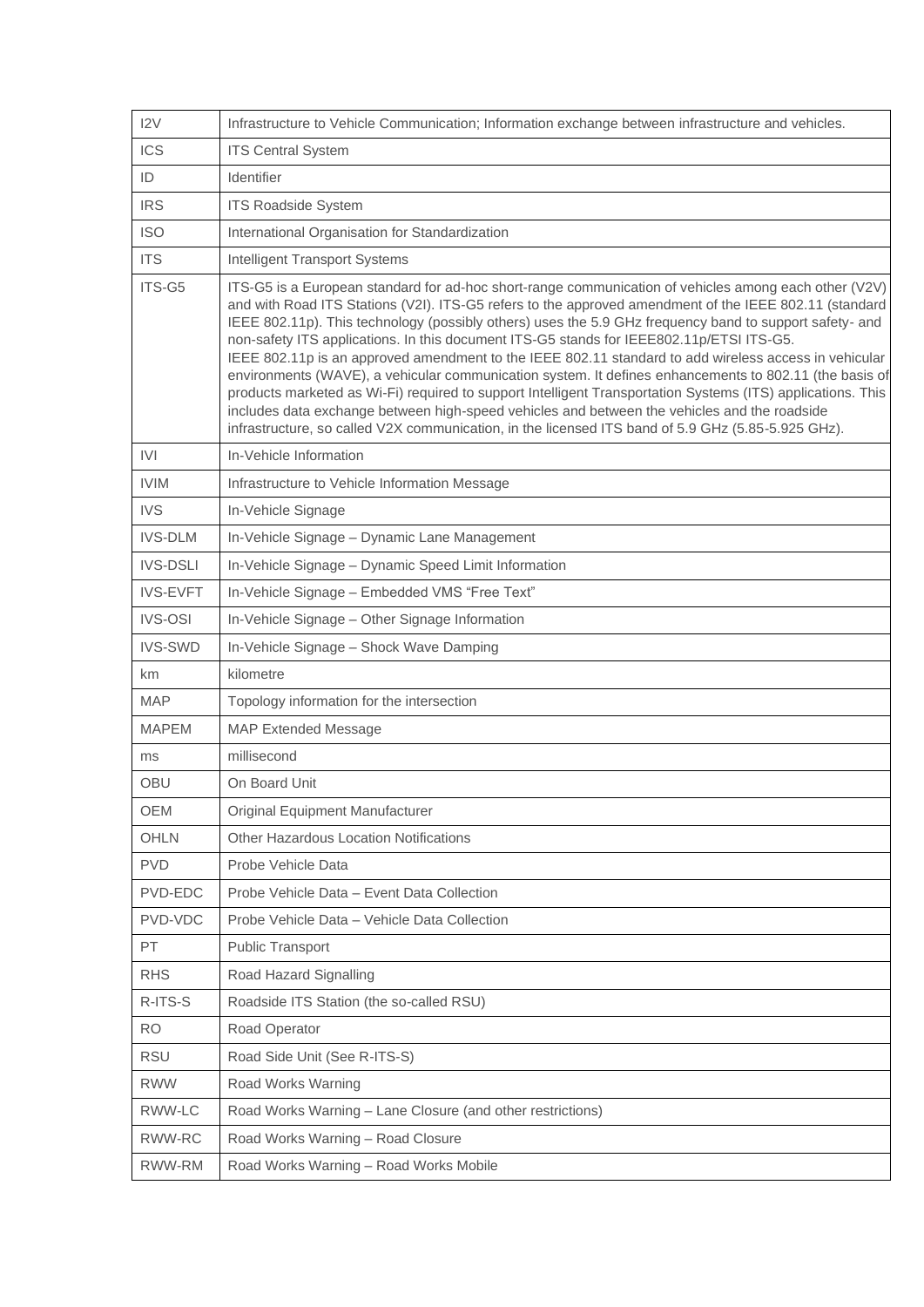| RWW-<br><b>ROVA</b>    | Road Works Warning - Road Operator Vehicle Approaching                                                                                                       |
|------------------------|--------------------------------------------------------------------------------------------------------------------------------------------------------------|
| RWW-ROVI               | Road Works Warning - Road Operator Vehicle in Intervention                                                                                                   |
| RWW-WM                 | Road Works Warning - Winter Maintenance                                                                                                                      |
| sCC                    | subCauseCode                                                                                                                                                 |
| SI                     | Signalized Intersections                                                                                                                                     |
| SI-EVP                 | Signalized Intersections - Emergency Vehicle Priority                                                                                                        |
| SI-GLOSA               | Signalized Intersections - Green Light Optimal Speed Advisory                                                                                                |
| SI-ISVW                | Signalized Intersections - Imminent Signal Violation Warning                                                                                                 |
| SI-SPTI                | Signalized Intersections - Signal Phase and Timing Information                                                                                               |
| SI-TLP                 | Signalized Intersections - Traffic Light Prioritization                                                                                                      |
| <b>SPAT</b>            | Signal Phase And Timing                                                                                                                                      |
| <b>SPATEM</b>          | Signal Phase And Timing Extended Message                                                                                                                     |
| <b>SREM</b>            | Signal Request Extended Message                                                                                                                              |
| <b>SSEM</b>            | Signal request Status Extended Message                                                                                                                       |
| <b>TCC</b>             | <b>Traffic Control Centre</b>                                                                                                                                |
| TCC-ACC                | Traffic Control Centre - Adaptive Cruise Control                                                                                                             |
| TF <sub>2</sub>        | Task Force 2                                                                                                                                                 |
| TF <sub>3</sub>        | Task Force 3                                                                                                                                                 |
| TJ                     | <b>Traffic Jam</b>                                                                                                                                           |
| <b>TMC</b>             | <b>Traffic Management Centre</b>                                                                                                                             |
| <b>TMS</b>             | <b>Traffic Management System</b>                                                                                                                             |
| <b>TOC</b>             | <b>Traffic Operations Centre</b>                                                                                                                             |
| UC                     | Use Case                                                                                                                                                     |
| <b>UK</b>              | United Kingdom                                                                                                                                               |
| V-ITS-S                | Vehicle ITS Station                                                                                                                                          |
| V2I                    | Vehicle to Infrastructure communication; Information exchange between vehicles and infrastructure.                                                           |
| <b>V2I2V</b>           | Vehicle to Infrastructure to Vehicle communication; Information exchange from vehicles to infrastructure to<br>vehicles                                      |
| V2V                    | Vehicle to Vehicle Communication; information exchange between vehicles.                                                                                     |
| V2X                    | Vehicle to any communication; X is either infrastructure or car; Including communication between vehicles<br>as well as between vehicles and infrastructure. |
| Vev2V /<br>$V_{ev}$ 2V | Emergency Vehicle to Vehicle communication; information exchange between emergency vehicles and<br>other vehicles                                            |
| <b>VDS</b>             | Variable Direction Signs                                                                                                                                     |
| <b>VMS</b>             | Variable Message Signs                                                                                                                                       |
| $V_{PT}2V$             | Public Transport Vehicle to Vehicle communication; information exchange between public transport<br>vehicles and other vehicles                              |
| Vro2V/<br>$V_{ro}$ 2V  | Road operator vehicle to vehicle; information exchange between road operator vehicles and other vehicles                                                     |
| <b>VRU</b>             | Vulnerable Road User                                                                                                                                         |